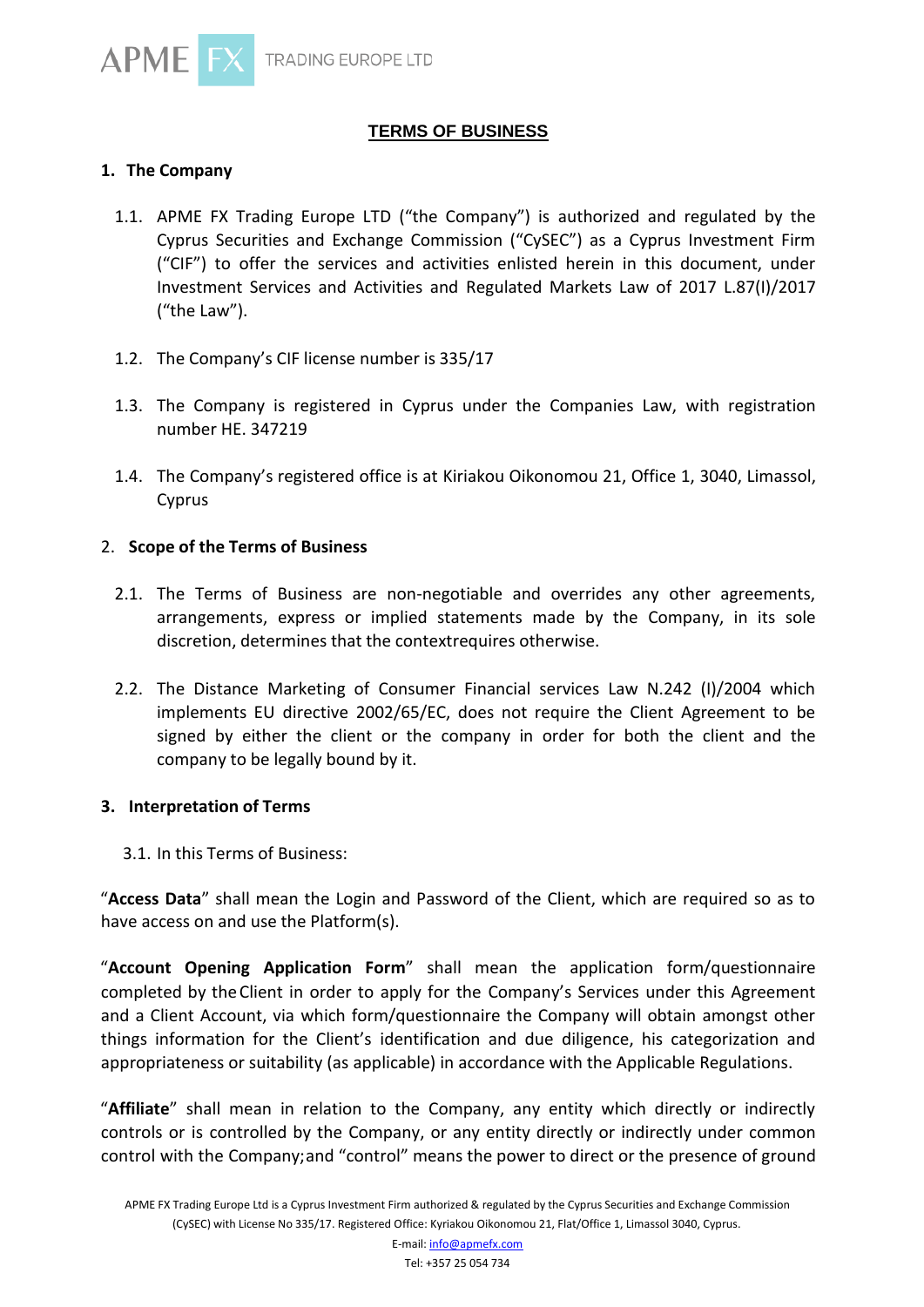

to manage the affairs of the Companyor entity.

"**Agreement**" shall mean "Client Agreement" together with its Appendices 1 and 2 and any other Appendices added thereto and the following: this Terms of Business, Client Categorisation Policy, Investor Compensation Fund, "Safekeeping Statement", Summary of Conflicts of Interest Policy,Summary Best Interest and Order Execution Policy, Risk Disclosure and Warnings Notice, Complaints Procedure for Clients, as amended from time to time.

"**Applicable Regulations**" shall mean (a) CySEC Rules or any other rules of a relevant regulatory authority having powers over the Company; (b) the Rules of the relevant Market; and (c) all other applicable laws, rules and regulations of Cyprus or of the European Union.

"**Ask**" shall mean the higher price in a Quote at which the price the Client may buy.

"**Authorised Representative**" shall mean the person of paragraph 27.4. of the Client Agreement.

"**Balance**" shall mean the total financial result in the Client Account after the last Completed

Transactionand depositing/withdrawal operation at any period of time.

"**Base Currency**" shall mean the first currency in the Currency Pair against which the Client buys or sells the Quote Currency.

"**Bid**" shall mean the lower price in a Quote at which the Client may sell.

"**Business Day**" shall mean any day, other than a Saturday or a Sunday, or the 25th of December, or the 1<sup>st</sup> of January or any other Cyprus or international holidays to be announced on the Company's Website. "**Client Account**" shall mean the unique personalised account of the Client consisting of all Completed Transactions executed, Open Positions and Orders in the Platform, the Balance of the Clientmoney and deposit/withdrawal transactions of the Client money.

"**Closed Position**" shall mean the opposite of an Open Position.

"**Completed Transaction**" in a CFD shall mean two counter deals of the same size (opening a positionand closing a position): buy then sell and vice versa.

"**Contract for Differences**" ("CFD") shall mean a contract, which is a contract for differences by reference to variations in the price of an Underlying Asset. A CFD is a Financial Instrument.

"**Contract Specifications**" shall mean the principal trading terms in CFD (for example Spread, Swaps, Lot Size, Initial Margin, Necessary Margin, Hedged Margin, the minimum level for placing Stop Loss, Take Profit and Limit Orders, financing charges, charges etc) for each type of CFD as determined by the Company from time to time.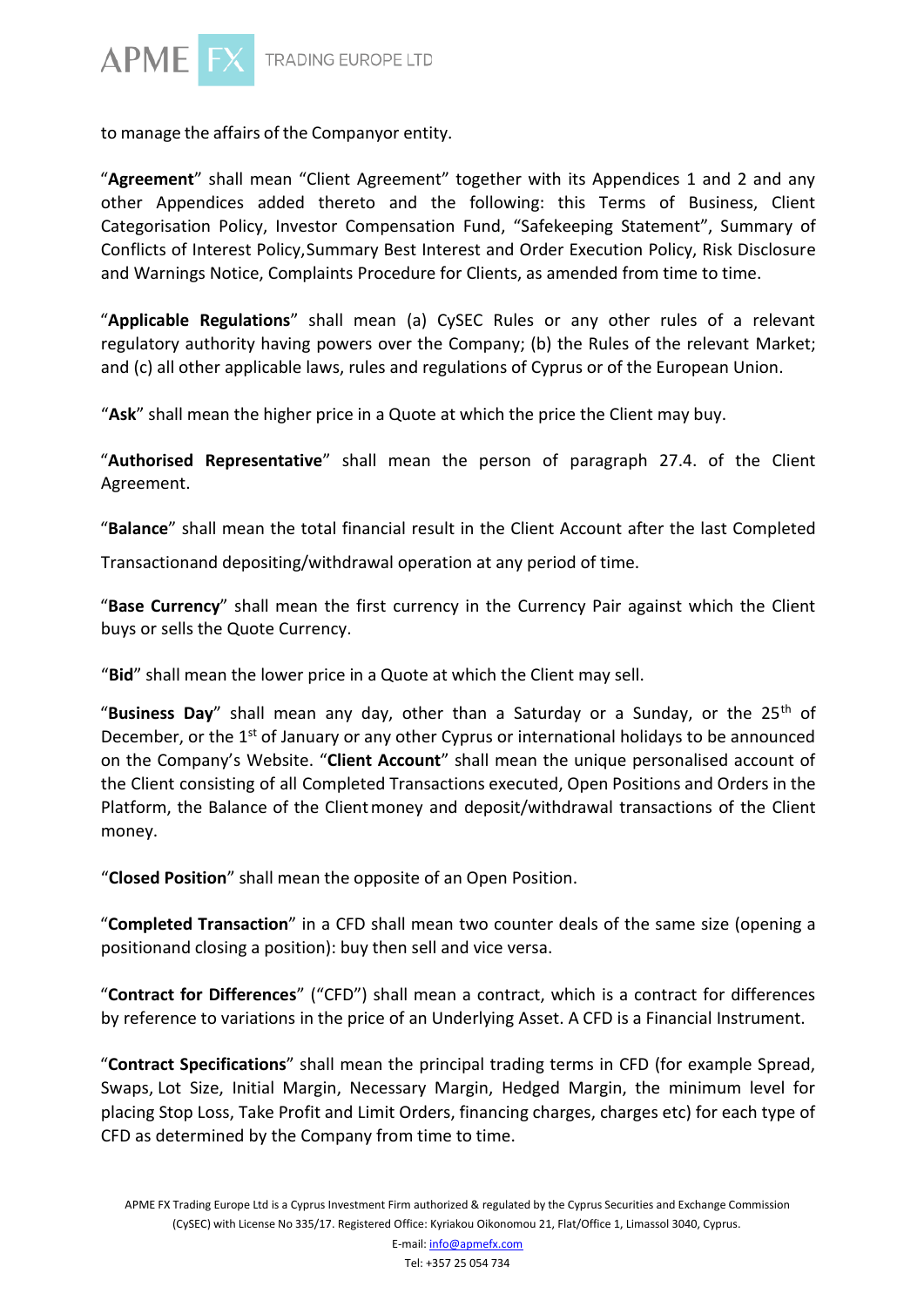

"**Currency of the Client Account**" shall mean the currency that the Client Account is denominated in, which may be Euro and US Dollars, or any other currency as offered by the Company from time to time.

"**Currency Pair**" shall mean the object or Underlying Asset of a CFD Transaction based on the change in the value of one currency against the other. A Currency Pair consists of two currencies (the Quote Currency and the Base Currency) and shows how much of the Quote currency is needed to purchase one unit of the Base Currency.

"**CySEC**" shall mean the Cyprus Securities and Exchange Commission, which is the Company's supervisory authority.

"**CySEC Rules**" shall mean the Rules, Directives, Regulations, Guidance notes, opinions or recommendations of CySEC.

"**Equity**" shall mean the Balance plus or minus any Floating Profit or Loss that derives from an Open Position and shall be calculated as: Equity = Balance + Floating Profit - Floating Loss.

"**Essential Details**" shall mean the required details in order for the Company to be able to place the Order for example but not limited to the type of Financial Instrument, the type of Order, the Direction(Buy or Sell), the volume, type of Underlying Asset, if the Client places a Pending Order (limit or stop) the Client will indicate the intended price in which the Order will go in the market and any Stop Loss andor Take Profit etc.

"**Event of Default**" shall have the meaning given in paragraph 10.1. of the Client Agreement.

"**Expert Advisor**" shall mean a mechanical online trading system designed to automate trading activities on an electronic trading platform. It can be programmed to alert the Client of a trading opportunity and can also trade his account automatically managing all aspects of trading operations from sending ordersdirectly to the Platform to automatically adjusting stop loss, trailing stops and take profit levels.

"**Financial Instrument**" shall mean the Financial Instruments under the Company's CIF license which can be found in the document "Company Information".

"**Floating Profit/Loss**" in a CFD shall mean current profit/loss on Open Positions calculated at the current Quotes (added any commissions or fees if applicable).

"**Force Majeure Event**" shall have the meaning as set out in paragraph 20.1. of the Client Agreement.

"**Free Margin**" shall mean the amount of funds available in the Client Account, which may be used to open a position or maintain an Open Position. Free Margin shall be calculated as: Equity less (minus) Necessary Margin [Free margin = Equity- Necessary Margin].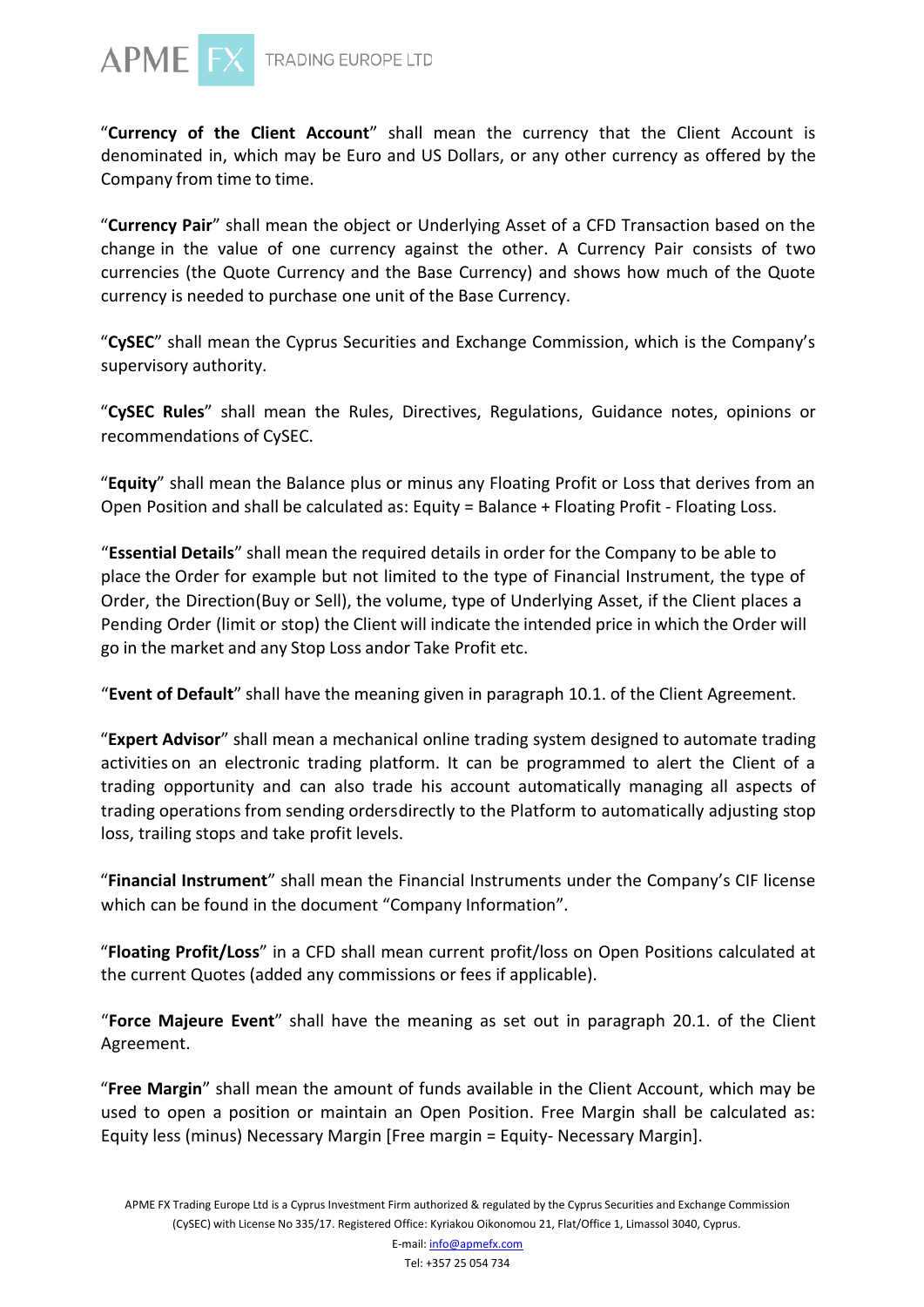

"**Hedged Margin**" for CFD trading shall mean the necessary margin required by the Company to open and maintain Matched Positions.

"**Initial Margin**" for CFD trading shall mean the necessary margin required by the Company to open a position.

"**Introducer**" shall have the meaning as set put in paragraph 27.1. of the Client Agreement.

"**Investment Services**" shall mean the Investment Services under the Company's CIF license which can be found in the document "Company Information".

"**Leverage**" for CFD trading shall mean a ratio in respect of Transaction Size and Initial Margin. 1:100 ratio means that in order to open a position, the Initial Margin is one hundred times less than the Transactions Size.

"**Long Position**" for CFD trading shall mean a buy position that appreciates in value if underlying market prices increase. For example, in respect of Currency Pairs: buying the Base Currency against the QuoteCurrency.

"**Lot**" shall mean a unit measuring the Transaction amount specified for each Underlying Asset of a CFD.

"**Lot Size**" shall mean the number Underlying Assets in one Lot of a CFD.

"**Margin**" shall mean the necessary guarantee funds so as to open or maintain Open Positions in a CFDTransaction.

"**Margin Call**" shall mean the situation when the Company informs the Client to deposit additional Marginwhen the Client does not have enough Margin to open or maintain open positions.

"**Margin Level**" for CFD trading shall mean the percentage of Equity to Necessary Margin ratio. It is calculated as: Margin Level = (Equity / Necessary Margin) x 100%.

"**Margin Trading**" for CFD trading shall mean Leverage trading when the Client may make Transactionshaving less funds on the Client Account in comparison with the Transaction Size.

"**Matched Positions**" for CFD trading shall mean Long and Short Positions of the same Transaction Size opened on the Client Account for the same CFD.

"**Necessary Margin**" for CFD trading shall mean the necessary margin required by the Company so asto maintain Open Positions.

"**Normal Market Size**" for CFD trading shall mean the maximum number of units of the Underlying Assetthat are transmitted by the Company for execution.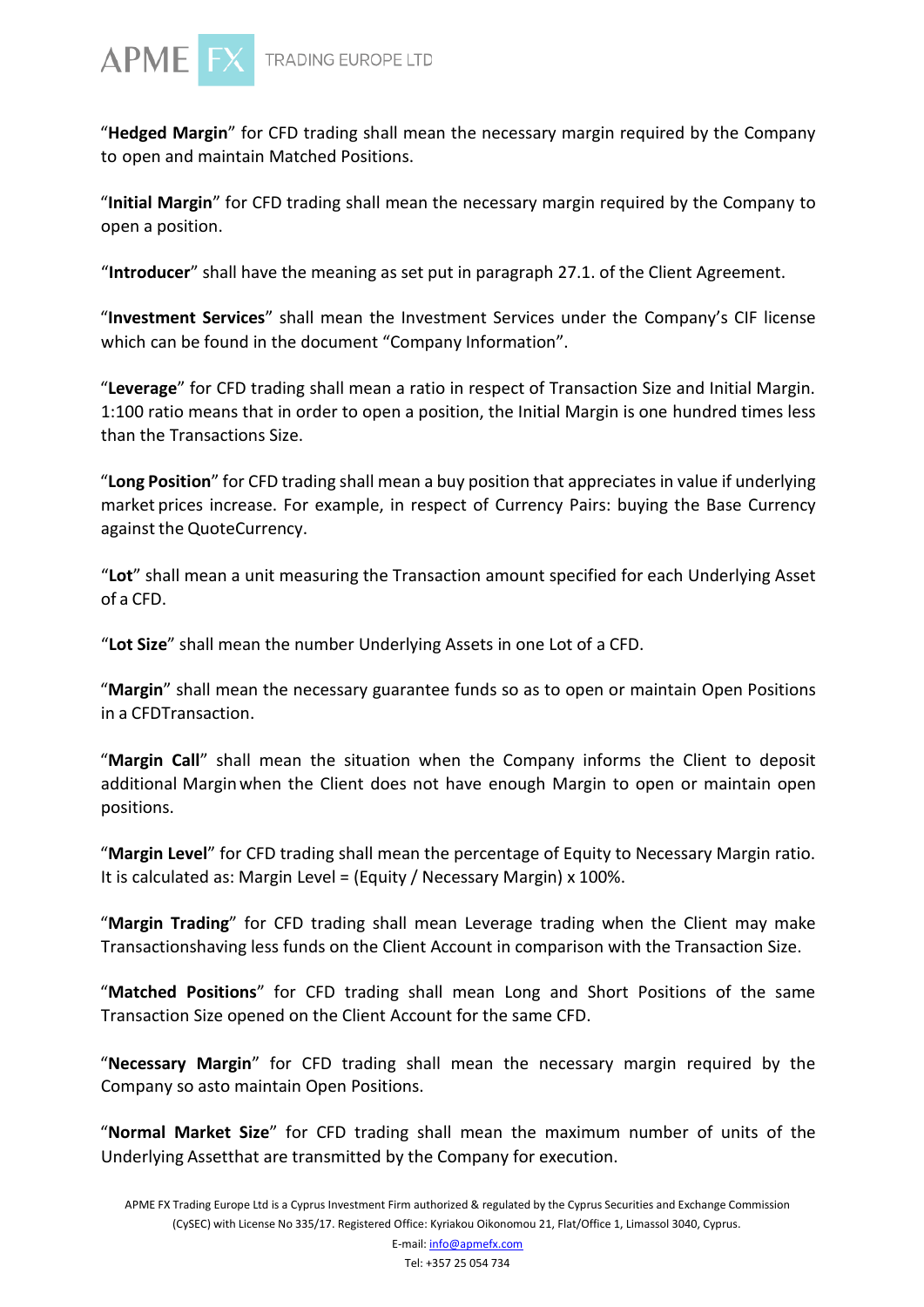

"**Open Position**" shall mean any Long Position or a Short Position which is not a Completed Transaction.

"**Order**" shall mean an instruction from the Client to trade in Financial Instruments.

"**Parties**" shall mean the parties to Client Agreement –i.e., the Company and the Client.

"**Platform**" shall mean the electronic mechanism operated and maintained by the Company, consistingof a trading platform, computer devices, software, databases, telecommunication hardware, programs and technical facilities, which facilitates trading activity of the Client in Financial Instruments via the Client Account.

"**Professional Client**" shall mean a "Professional Client" for the purposes of CySEC Rules, as specifiedin the Client Categorization Policy.

**"Prohibited Action**" shall mean the actions as set out in paragraph 6 of these Terms of Business.

"**Order Level**" for CFD trading shall mean the price indicated in the Order.

"**Quote**" shall mean the information of the current price for a specific Underlying Asset, in the form of theBid and Ask prices.

"**Quote Currency**" shall mean the second currency in the Currency Pair which can be bought or sold bythe Client for the Base Currency.

"**Quotes Base**" in relation to CFD trading shall mean Quotes Flow information stored on the Server.

"**Quotes Flow**" shall mean the stream of Quotes in the Platform for each CFD.

"**Retail Client**" shall mean a "Retail Client" for the purposes of the CySEC Rules, as specified in theClient Categorization Policy.

**"Robot"** shall mean an automated trading software that trades automatically CFDs.

"**Services**" shall mean the services to be offered by the Company to the as set out in paragraph the Client Agreement.

"**Short Position**" for CFD trading shall mean a sell position that appreciatesin value if underlying marketprices fall. For example, in respect of Currency Pairs: selling the Base Currency against the Quote Currency. Short Position is the opposite of a Long Position.

"**Slippage**" shall mean the difference between the expected price of a Transaction in a CFD, and the price the Transaction is actually executed at. Slippage often occurs during periods of higher volatility (for example due to due to news events) making an Order at a specific price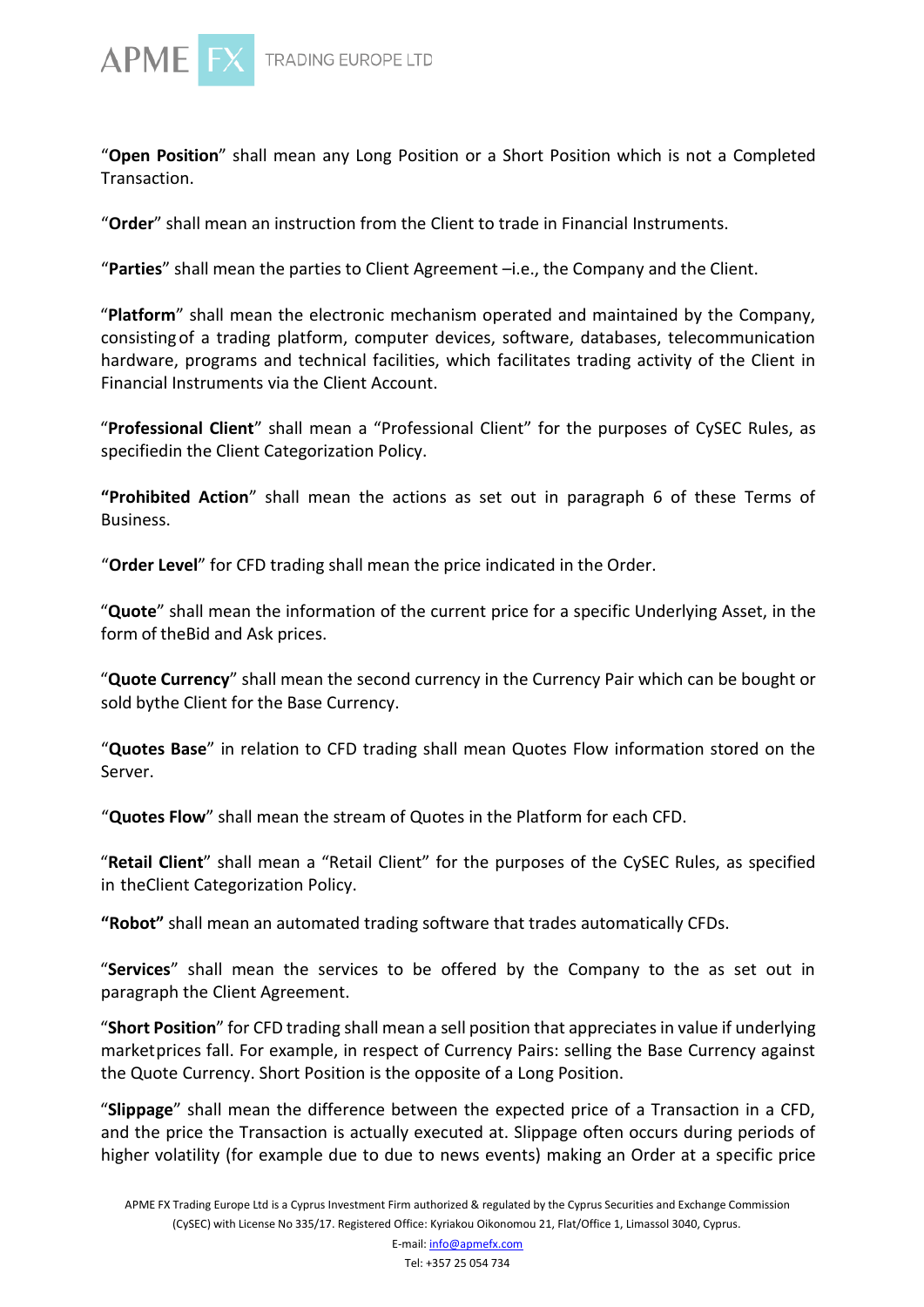

TRADING EUROPE LTD

impossible to execute, when market orders are used, and also when large Orders are executed when there may not be enough interest at the desired price level to maintain the expected price of trade.

"**Spread**" for CFD trading shall mean the difference between Ask and Bid of an Underlying Asset in a CFD at that same moment.

"**Swap or Rollover**" for CFD trading shall mean the interest added or deducted for holding a position open overnight.

"**Swap Free Client Account**" is a type of Client Account available for CFD trading and shall have the meaning set out in paragraph 10.4 of Appendix 1.

"**Terms**" mean Terms of Business governing all the actions that relate to the execution of your trades.

"**Trailing Stop**" in CFD trading shall mean a stop-loss order set at a percentage level below the marketprice - for a long position. The trailing stop price is adjusted as the price fluctuates. A sell trailing stop order sets the stop price at a fixed amount below the market price with an attached "trailing" amount. Asthe market price rises, the stop price rises by the trail amount, but if the pair price falls, the stop loss price doesn't change, and a market order is submitted when the stop price is hit. Trailing Stop Order may not be executed on Company Platform.

**"Transaction"** shall mean any CFD transaction arranged for execution on behalf of the Client under this Agreement.

"**Transaction Size**" for CFD trading shall mean Lot Size multiplied by number of Lots.

"**Underlying Asset**" shall mean the object or underlying asset in a CFD which may be Currency Pairs, Futures, Metals, Equity Indices, Stocks and Commodities. It is understood that the list is subject to change and clients must refer each time on the Platform.

"**Underlying Market**" shall mean the relevant market where the Underlying Asset of a CFD is traded.

"**Website**" shall mean the Company's website(s) at [www.ozios.com,](http://www.ozios.com/) [www.oziotrader.com](http://www.oziotrader.com/) and/or www.apmefx.com other websiteas the Company may maintain from time to time.

"**Written Notice**" shall have the meaning set out in paragraphs 17.3. and 17.4. of the Client Agreement.

3.2.Words importing the singular shall import the plural and vice versa. Words importing the masculine shall import the feminine and vice versa. Words denoting persons include corporations, partnerships, other unincorporated bodies and all other legal entities and vice versa.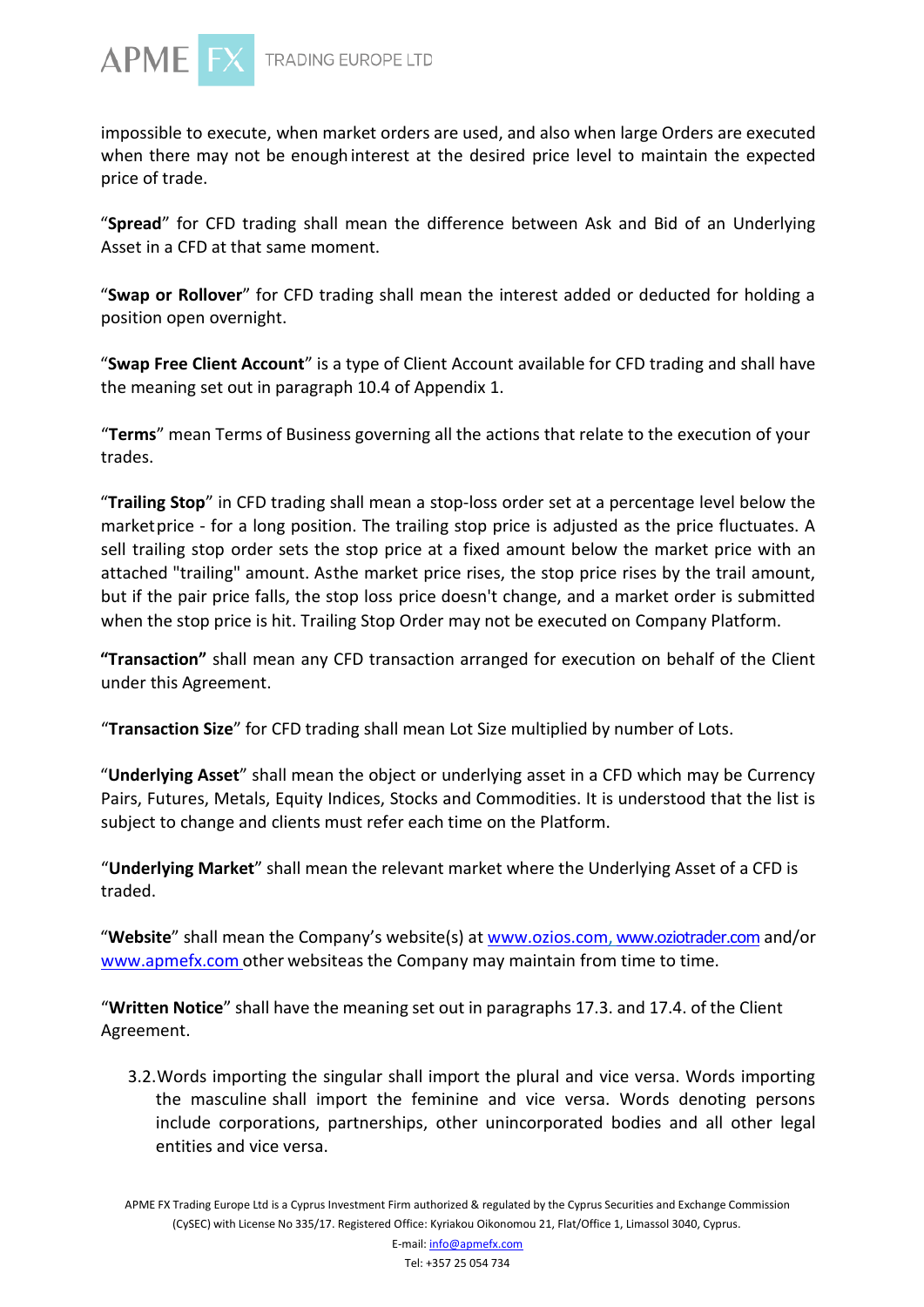- 3.3.Paragraph headings are for ease of reference only.
- 3.4.Any reference to any act or regulation or Law shall be that act or regulation, or Law as amended, modified, supplemented, consolidated, re-enacted or replaced from time to time, all guidance noted, directives, statutory instruments, regulations or orders made pursuant to such and any statutory provision of which that statutory provision is a reenactment, replacement or modification.

#### **4. Platform**

**APME F** 

- 4.1. Subject to the Client's obligations under the Agreement being fulfilled, the Company hereby grantsthe Client a limited License, which is non-transferable, non-exclusive and fully recoverable, to use the Platform(s) (including the use if the Website and any associated downloadable software available from time to time) in order to place Orders.
- 4.2. The Company has the right to shut down the Platform(s) at any time for maintenance purposes without prior notice to the Client, this will be done only in weekends, unless not convenient or in urgentcases. In these cases, the Platform(s) will be inaccessible.

#### **5. Intellectual Property**

- 5.1. The Platform(s), all copyrights, trademarks, patents, service marks, trade names, software code, icons, logos, characters, layouts, trade secrets, buttons, colour scheme, graphics and data names are the sole and exclusive Intellectual Property (IP) of the Company or of third parties and are protected by local and international intellectual property laws and treaties. The Agreement does not convey an interest in or to the Platform(s) but only a right to use the Platform(s) according to the terms of the Agreement. Nothing in the Agreement constitutes a waiver of the Company's intellectual property rights.
- 5.2. Under no circumstances shall the Client obscure or remove any copyright, trademark or any other notices from any of the Company's IP or Website or Platform(s).
- 5.3. The Company owns all the images displayed on its Website, the Platform(s) and downloadable software and material. The Client may not use these images in any way other than the manner which the Company provides them for.
- 5.4. The Client is permitted to store and print the information made available to him through the Company's Website or Platform(s) including documents, policies, text, graphics, video, audio, softwarecode, user interface design or logos. The Client is not permitted to alter, modify, publish, transmit, distribute, otherwise reproduce commercially exploit that information, in whole or in part, in any format to any third party without the Company's express written consent.

APME FX Trading Europe Ltd is a Cyprus Investment Firm authorized & regulated by the Cyprus Securities and Exchange Commission (CySEC) with License No 335/17. Registered Office: Kyriakou Oikonomou 21, Flat/Office 1, Limassol 3040, Cyprus.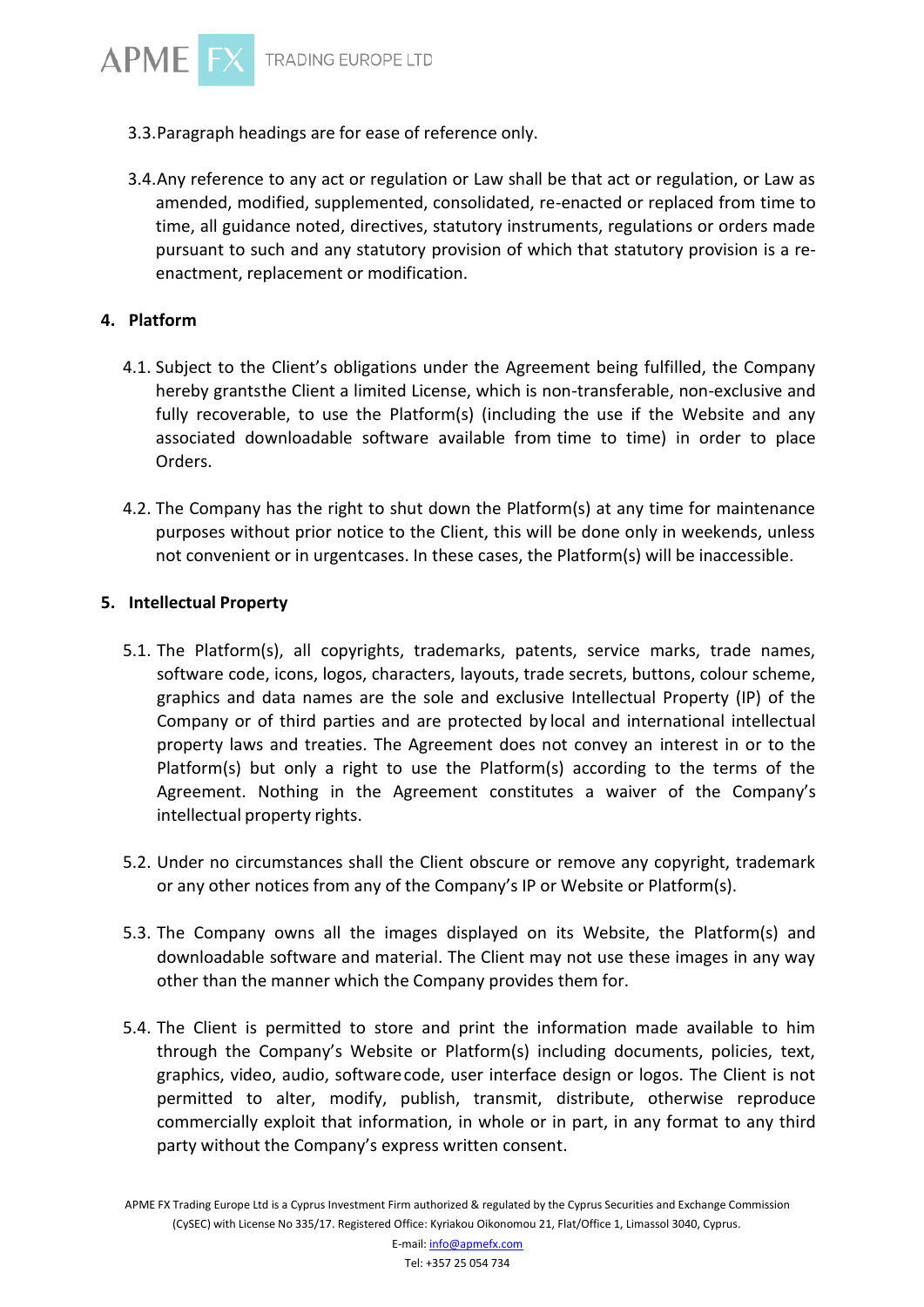

## **6. Prohibited Actions**

- 6.1. It is absolutely prohibited for the Client to take any of the following actions in relation to the Platform(s):
	- a) Use, without the prior and written consent of the Company, any software, which applies artificial intelligence analysis, including Robot or similar, to the Company's systems and/or Platform(s) and/or Client Account.
	- b) Intercept, monitor, damage or modify any communication which is not intended for him.
	- c) Use any type of spider, virus, worm, Trojan-horse, time bomb or any other codes or instructionsthat are designed to distort, delete, damage or disassemble the Platform(s) or the communication system or any system of the Company.
	- d) Send any unsolicited commercial communication not permitted under applicable law or Applicable Regulations.
	- e) Do anything that will or may violate the integrity of the Company computer system or Platform(s) or cause such system(s) to malfunction or stop their operation.
	- f) Unlawfully access or attempt to gain access, reverse engineer or otherwise circumvent any security measures that the Company has applied to the Platform(s).
	- g) Any action that could potentially allow the irregular or unauthorised access or use of the Platform(s).
- 6.2. Should the Company reasonably suspect that the Client has violated the terms of paragraph 6.1. above, this shall be considered an Event of Default and the Company shall be entitled to take one or more of the counter measures of paragraph 10.2. of the Client Agreement.

#### **7. Safety of Access Data**

- 7.1. The Client agrees to keep secret and not to disclose his Access Data or Client Account number to any third person.
- 7.2. The Client should not write down his Access Data. If the Client receives a written notification of hisAccess Data, he must destroy the notification immediately.
- 7.3. The Client agrees to notify the Company immediately if he knows or suspects that his Access Data or Client Account number have or may have been disclosed to any unauthorized person. The Company will then take steps to prevent any further use of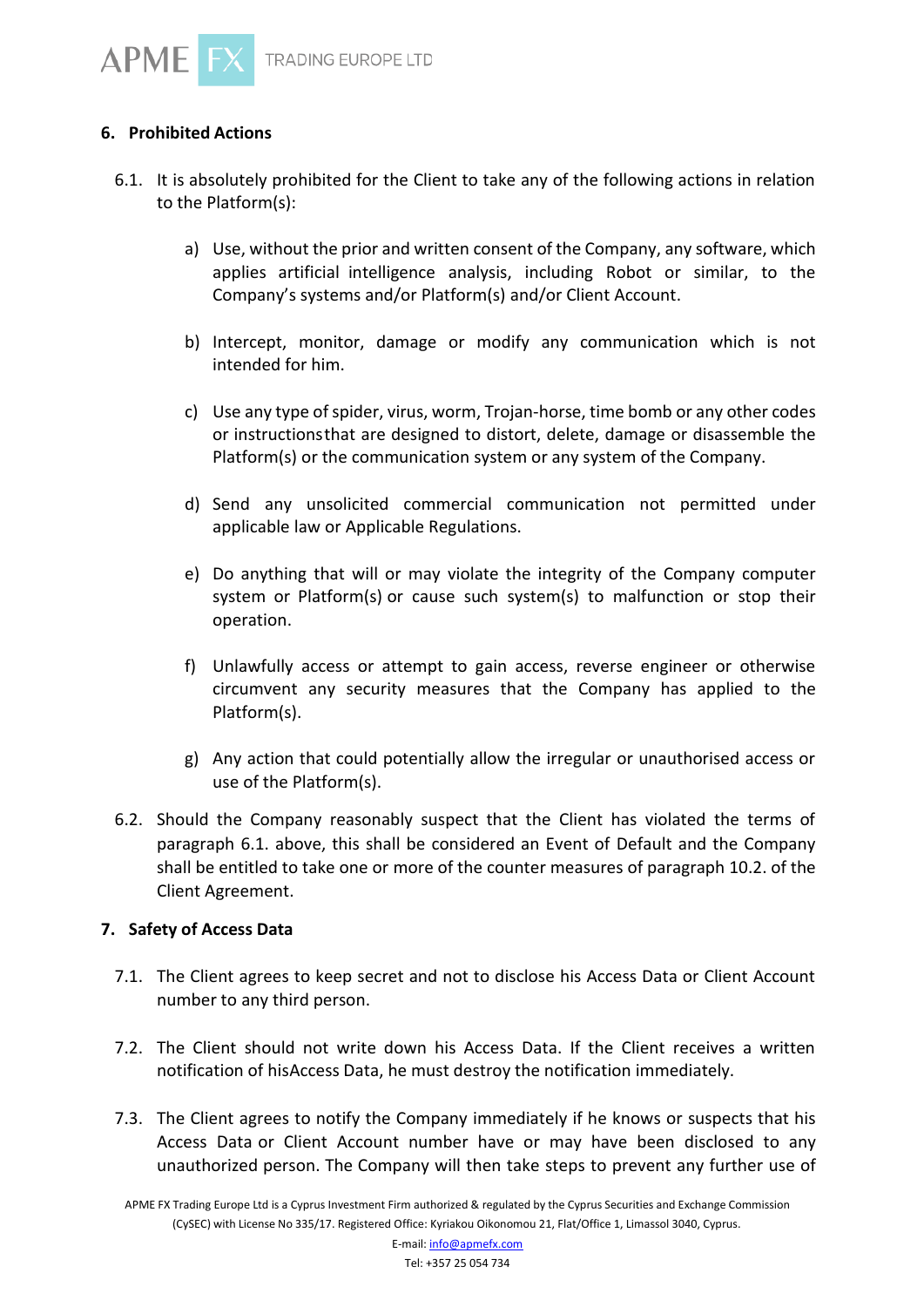

such Access Data and will issue replacement AccessData. The Client will be unable to place any Orders until he receives the replacement Access Data.

- 7.4. The Client agrees that he will co-operate with any investigation the Company may conduct into any misuse or suspected misuse of his Access Data or Client Account number.
- 7.5. The Client acknowledges that the Company bears no responsibility if unauthorized third persons gain access to information, including electronic addresses, electronic communication, personal data, Access Data and Client Account number when the above are transmitted between the parties or any other party, using the internet or other network communication facilities, post, telephone, or any other electronic means.
- 7.6. If the Company is informed from a reliable source that the Access Data or Client Account number of the Client may have been received by unauthorized third parties, the Company may, at its discretion without having an obligation to the Client, deactivate the Client Account.

### **8. Placement and Execution of Orders**

- 8.1. The Client may place Orders on the Platform(s) by using his Access Data issued by the Company for that purpose or by telephone call by providing the identification information requested and the Essential Details.
- 8.2. The Company will be entitled to rely and act on any Order given by using the Access Data on the Platform(s) without any further enquiry to the Client and any such Orders will be binding upon the Client.
- 8.3. Orders placed via phone will be placed by the Company on the Electronic Trading System of the Company.
- 8.4. Orders are executed according to the Summary of Best Interest and Order Execution Policy, whichare binding on the Client.
- 8.5. The Company will use reasonable efforts to execute an Order, but it is agreed and understood that despite the Company's reasonable efforts transmission or execution may not always be achieved at allfor reasons beyond the control of the Company.
- 8.6. In the case where the Client is a legal person it is obliged to obtain a legal entity identifier from an appropriate authority duly licensed to provide legal entity identifiers. In the case of a legal person, the Client may not (where provided by Applicable Regulations) be able to execute any Transactions with the Company if it does not possess a legal entity identifier.

APME FX Trading Europe Ltd is a Cyprus Investment Firm authorized & regulated by the Cyprus Securities and Exchange Commission (CySEC) with License No 335/17. Registered Office: Kyriakou Oikonomou 21, Flat/Office 1, Limassol 3040, Cyprus.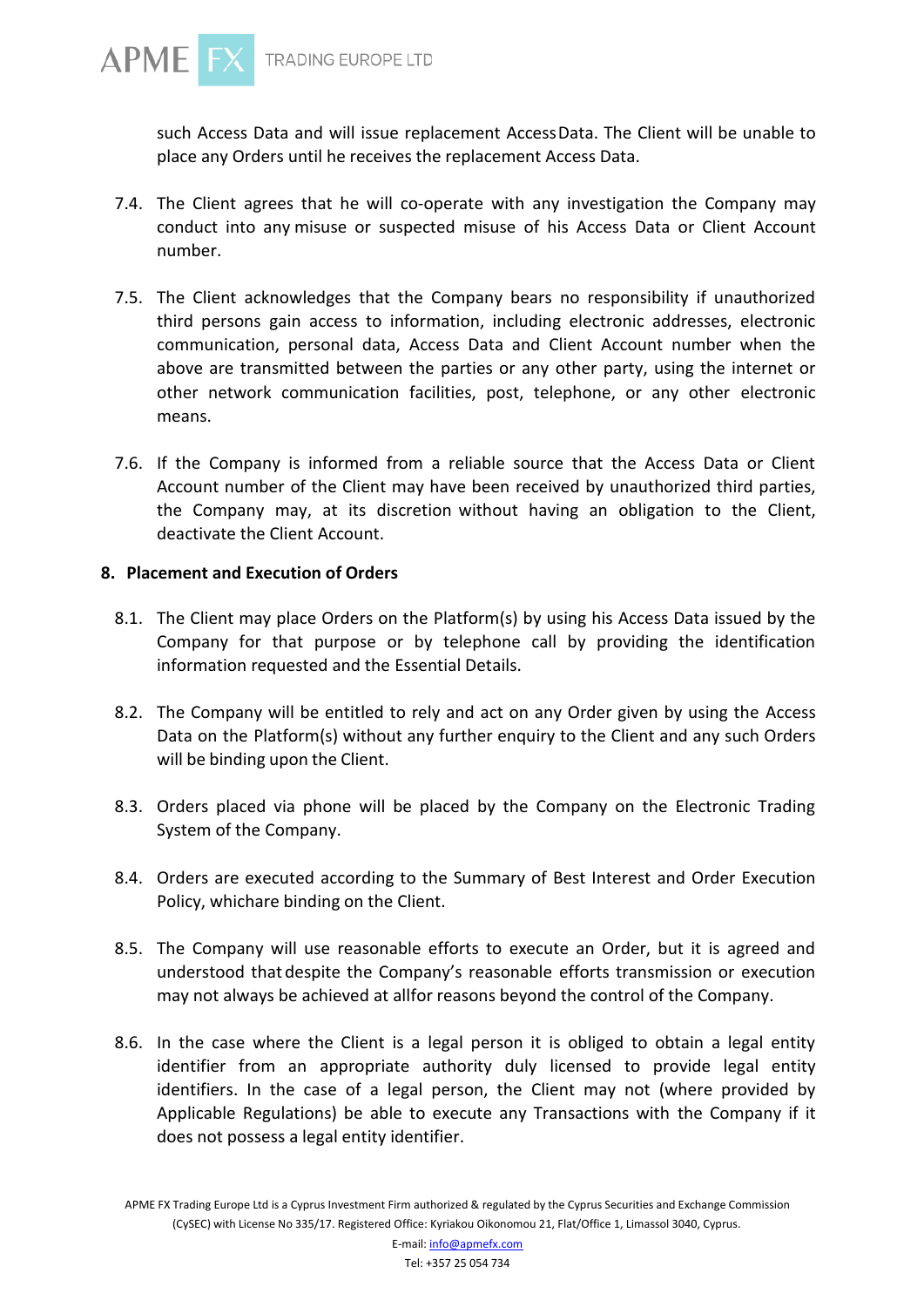# **9. Rejection of Client's Orders**

- 9.1. Without prejudice to any other provisions herein, the Company is entitled, at any time and at its discretion, without giving any notice or explanation to the Client to restrict the Client's trading activity, tocancel Orders, to decline or refuse to transmit or execute any Order of the Client, and the Client has no right to claim any damages, specific performance or compensation whatsoever from the Company, in any of the following cases:
	- a) Internet connection or communications are disrupted.
	- b) In consequence of request of regulatory or supervisory authorities of Cyprus or a court order orantifraud or anti-money laundering authorities.
	- c) Where the legality or genuineness of the Order is under doubt.
	- d) A Force Majeure Event has occurred.
	- e) In an Event of Default of the Client.
	- f) The Company has sent a notice of Termination of the Agreement to the Client.
	- g) The system of the Company rejects the Order due to trading limits imposed.
	- h) Under abnormal market conditions.
- 9.2. The Client does not hold adequate funds in his Balance for the specific Order.

#### **10. Client Accounts**

- 10.1. It is agreed and understood that the types of the different Client Accounts offered by the Companyand the characteristics of such Client Accounts are found on the Website.
- 10.2. The Client Account shall be activated upon the Client depositing the minimum initial deposit, as determined and mended by the Company in its discretion from time to time. The minimum initial deposit may vary according to the type of Client Account offered to the Client and/or type of Financial Instrumentbeing traded under that Client Account.

#### **11. Inactive and Dormant Client Accounts**

- 11.1. If the Client Account is inactive for six months or more (i.e. there is no trading, withdrawals or deposits), it may be charged a monthly maintenance fee which may be different for different types of Client Accounts or Financial Instrument. The applicable fees, once applied, are found on the Company'sWebsite.
- 11.2. If the Client Account is inactive for four (2) years or more, and after notifying the Client in its last known address, the Company reserves the right to close the Client Account and render it dormant. Money in the dormant account shall remain owing to the Client and the Company shall make and retainrecords and return such funds upon request by the Client at any time thereafter.

APME FX Trading Europe Ltd is a Cyprus Investment Firm authorized & regulated by the Cyprus Securities and Exchange Commission (CySEC) with License No 335/17. Registered Office: Kyriakou Oikonomou 21, Flat/Office 1, Limassol 3040, Cyprus.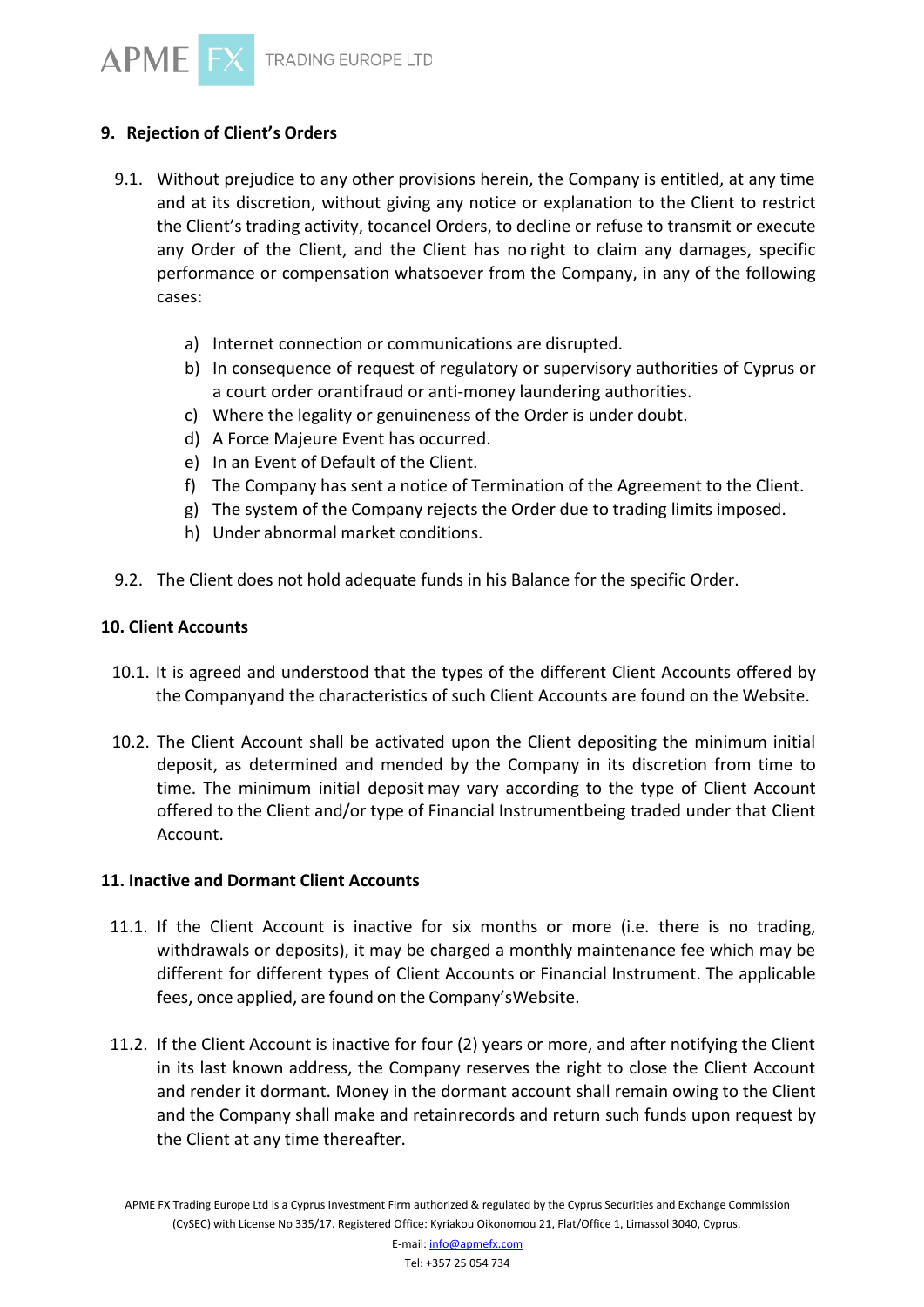

# **12. Lien**

The Company shall have a general lien on all funds held by the Company or its Associates or its nominees on the Client's behalf until the full and final satisfaction of his obligations to the Company.

### **13. Netting and Set-Off**

- 13.1. If the aggregate amount payable by the Client is equal to the aggregate amount payable by the Company, then automatically the mutual obligations to make payment are set-off and cancel each other.
- 13.2. If the aggregate amount payable by one party exceeds the aggregate amount payable by the other party, then the party with the larger aggregate amount shall pay the excess to the other party and all obligations to make payment will be automatically satisfied and discharged.
- 13.3. The Company has the right to combine all or any Client Accounts opened in the Client name andto consolidate the Balances in such accounts and to set-off such Balances in the event of Terminationof the Agreement.

#### **14. Fees**

- 14.1. The provision of the Services by the Company is subject to payment of fees such as brokerage fees, commissions, interest payments, special service and other fees found on the Company's fee schedule on the Company's Website.
- 14.2. Certain withdrawal fees, maintenance of Client Account fees may apply. The applicable fees maybe found on the Company's Website.

#### **15. Disclosure of Client Information**

- 15.1. The Company has the right to disclose Client information (including recordings and documents ofa confidential nature, card details) in the following circumstances:
	- a) Where required by law or a court order by a competent Court.
	- b) Where requested by CySEC or any other regulatory authority having control or jurisdiction over the Company or the Client or their associates or in whose territory the Company has Clients.
	- c) To relevant authorities to investigate or prevent fraud, money laundering or other illegal activity.
	- d) To such an extent as reasonably required so as to execute Orders and for purposes ancillary tothe provision of the Services.

APME FX Trading Europe Ltd is a Cyprus Investment Firm authorized & regulated by the Cyprus Securities and Exchange Commission (CySEC) with License No 335/17. Registered Office: Kyriakou Oikonomou 21, Flat/Office 1, Limassol 3040, Cyprus.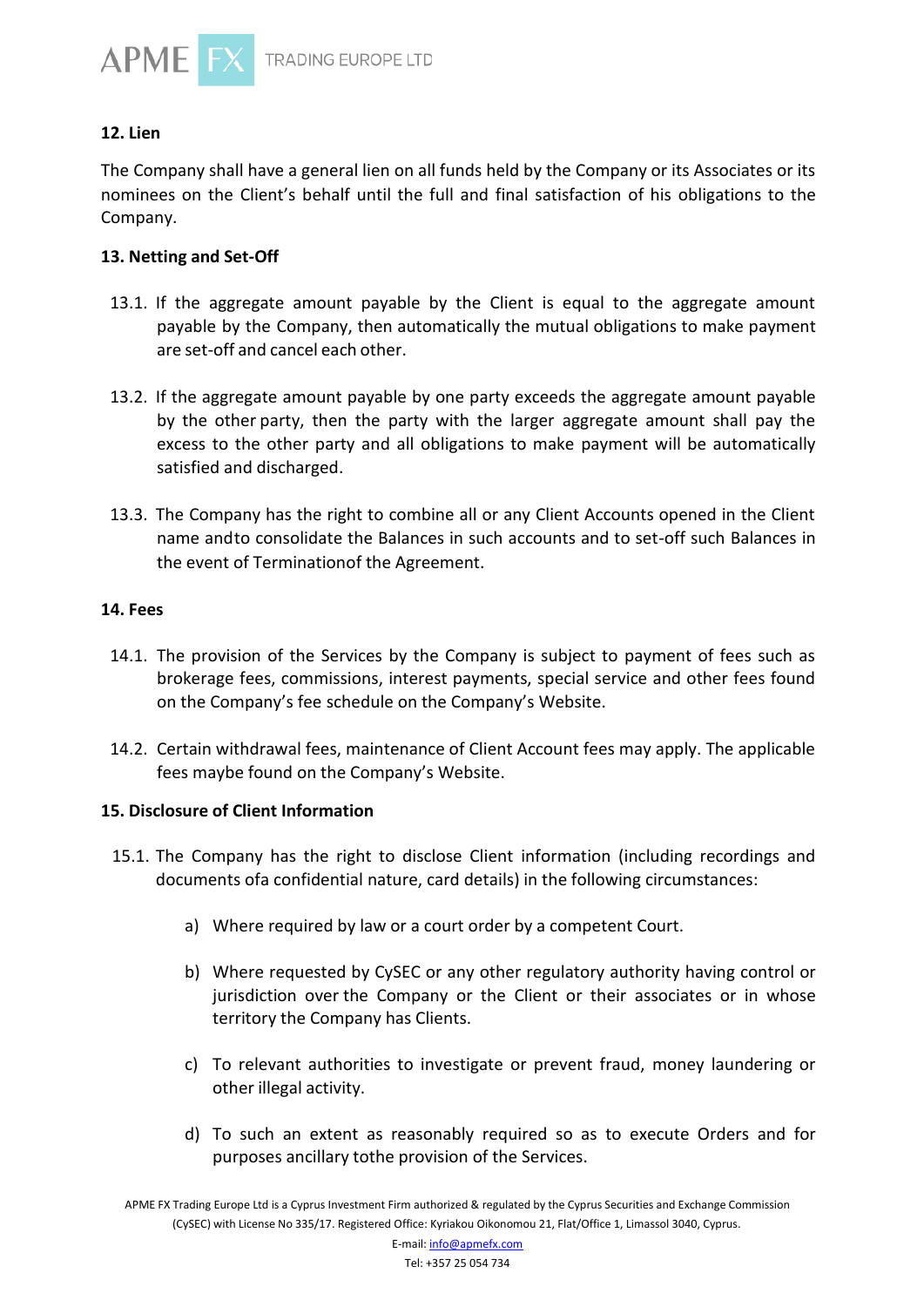

- e) To credit reference and fraud prevention agencies, third authentication service providers, banks and other financial institutions for credit checking, fraud prevention, anti-money laundering purposes, identification or due diligence checks of the Client. To do so they may check the details the Client supplied against any particulars on any database (public or otherwise) to whichthey have access. They may also use Client details in the future to assist other companies for verification purposes. A record of the search will be retained by the Company.
- f) To the Company's professional advisors provided that in each case the relevant professional shall be informed about the confidential nature of such information and commit to the confidentiality herein obligations as well
- g) To other service providers who create, maintain or process databases (whether electronic or not), offer record keeping services, email transmission services, messaging services or similar services which aim to assist the Company collect, storage, process and use Client information or get in touch with the Client or improve the provision of the Services under this Agreement.
- h) To a Trade Repository or similar under the Regulation (EU) No 648/2012 of the European Parliament and of the Council of 4 July 2012 on OTC derivatives, central counterparties (CCPs)and trade repositories (TRs) (EMIR).
- i) To other service providers for statistical purposes in order to improve the Company's marketing,in such a case the data will be provided in an aggregate form.
- j) To market research call centers that provide telephone or email surveys with the purpose to improve the services of the Company, in such a case only the contact details the data will be provided.
- k) Where necessary in order for the Company to defend or exercise its legal rights to any court ortribunal or arbitrator or Ombudsman or governmental authority.
- l) At the Client's request or with the Client's consent.
- m) To an Affiliate of the Company or any other company in the same group of the Company.
- n) To successors or assignees or transferees or buyers, with ten Business Days prior Written Notice to the Client, and for the purposes of paragraph 27.2. of the Client Agreement.
- o) Client Information is disclosed in relation to US taxpayers to the Inland Revenue in Cyprus, which will in turn report this information to the IRS of the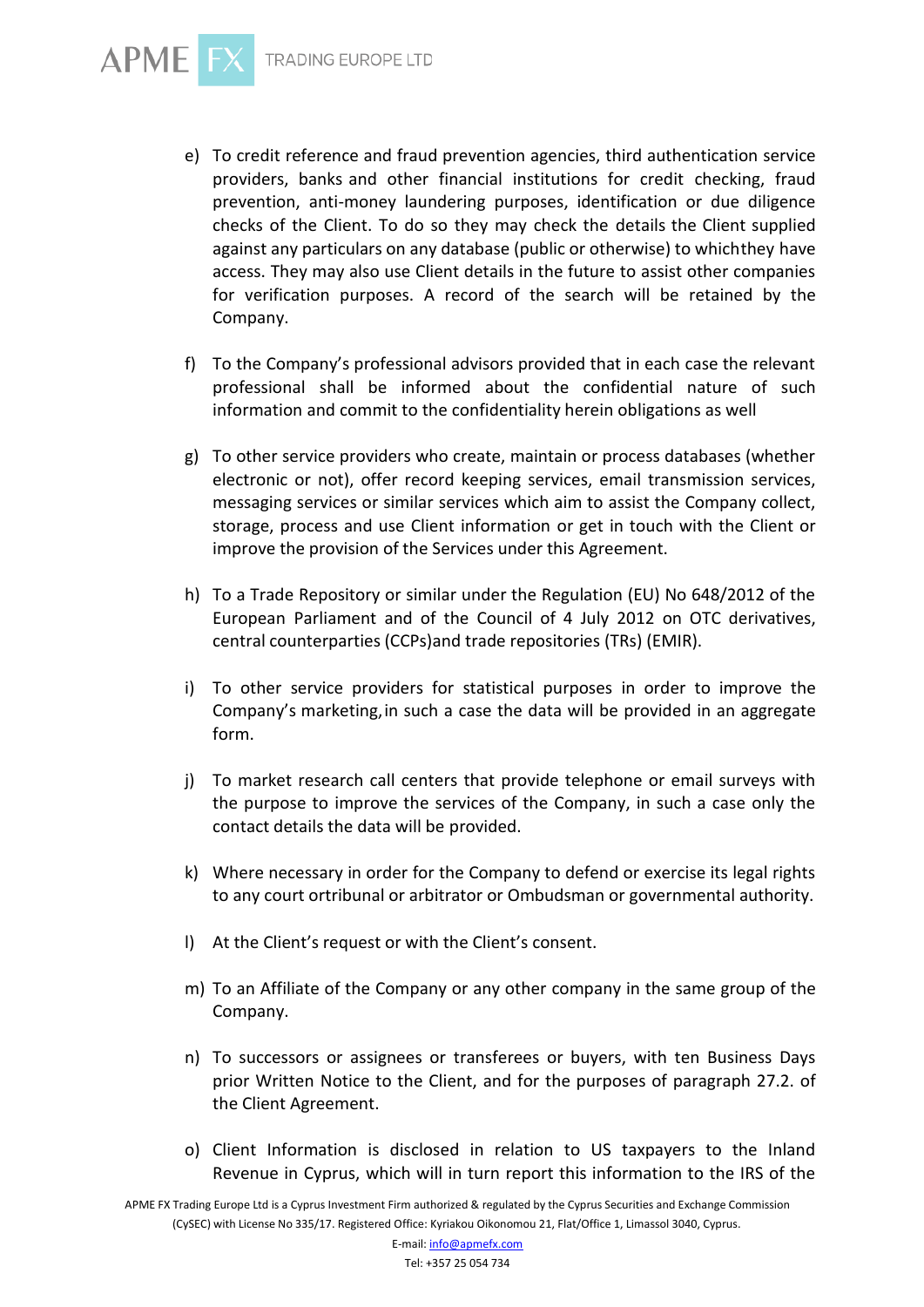US according to the Foreign Account Tax Compliance Act (FATCA) of the USA and the relevant intergovernmental agreement between Cyprus and the US.

## **16. Changing the Terms of the Agreement**

- 16.1. The Company may also change any terms of the Agreement (which includes this Client Agreement and its Appendices and Terms of Business, Client Categorization Policy, Investor Compensation Fund, Summary of Conflicts of Interest Policy, "Safekeeping Statement", Summary Best Interest and Order Execution Policy, Risk Disclosure and Warnings Notice, Complaints Procedure for Clients) for the following reasons:
	- a) Where the Company reasonably considers that:
		- the change would make the terms of the Agreement easier to understand; or
		- the change would not be to the disadvantage of the Client.
	- b) To Cover
		- the involvement of any service or facility the Company offers to the Client; or
		- the introduction of a new service or facility; or
		- the replacement of an existing service or facility with a new one; or
		- the withdrawal of a service or facility which has become obsolete, or has ceased to be widely used, or has not been used by the Client at any time in the previous year, or it has become very expensive for the Company to offer.
	- c) To enable the Company to make reasonable changes to the services offered to the Client as aresult of changes in:
		- the banking, investment or financial system; or
		- technology; or
		- the systems or Platform used by the Company to run its business or offer the Serviceshereunder.
	- d) As a result of a request of CySEC or of any other authority or as a result of change or expectedchange in Applicable Regulations.
	- e) Where the Company finds that any term in the Agreement is inconsistent with Applicable Regulations. In such a case, it will not rely on that term but treat it as if it did reflect the relevant Applicable Regulations and shall update the Agreement to reflect the Applicable Regulations.

#### **17. Termination Process**

- 17.1. Once notice of termination of this Agreement is sent and before the termination date:
	- a) the Client will have an obligation close all his Open Positions. If he fails to do so, upontermination, the Company will close any Open Positions.

APME FX Trading Europe Ltd is a Cyprus Investment Firm authorized & regulated by the Cyprus Securities and Exchange Commission (CySEC) with License No 335/17. Registered Office: Kyriakou Oikonomou 21, Flat/Office 1, Limassol 3040, Cyprus.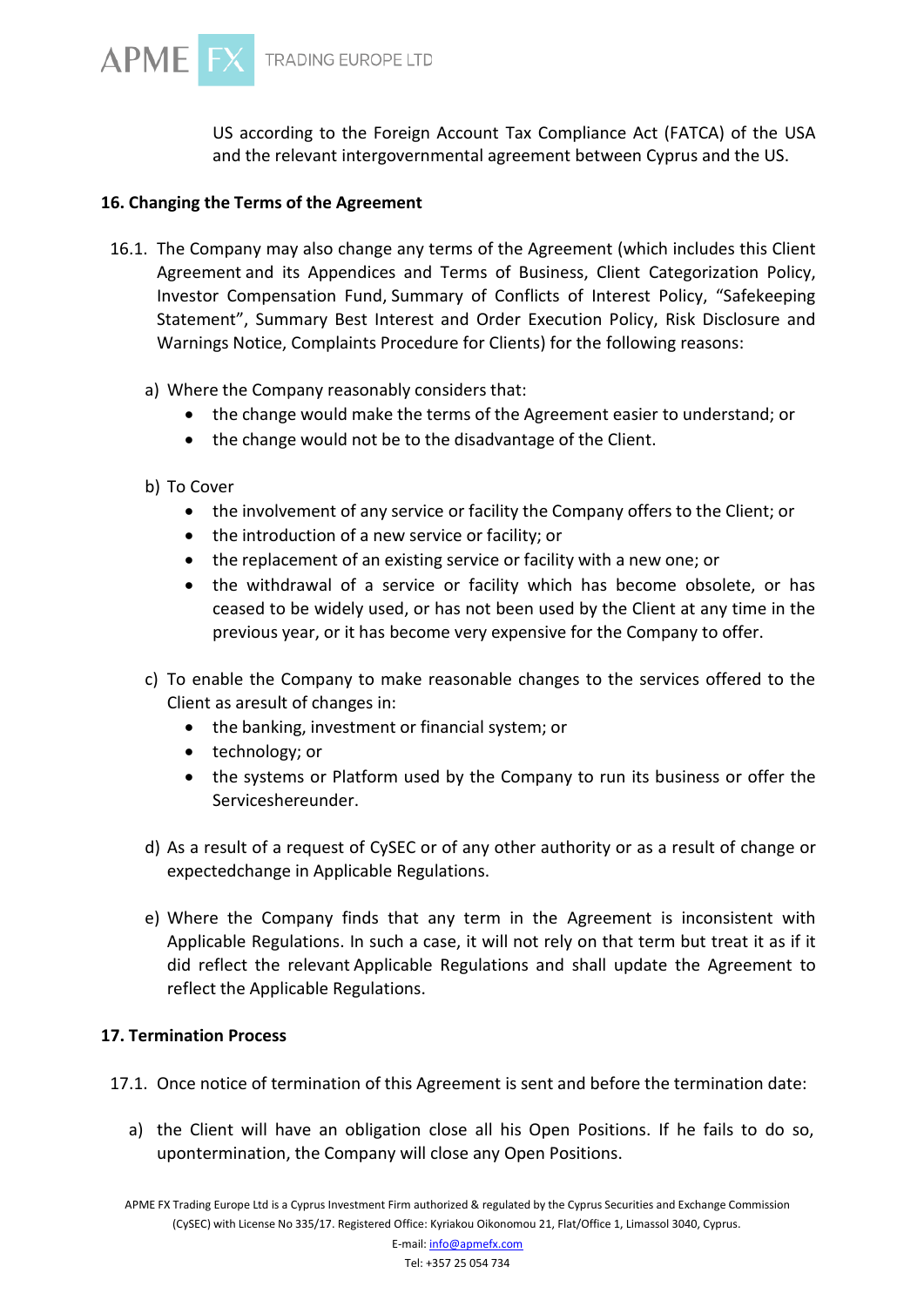

- b) the Company will be entitled to cease to grant the Client access to the Platform(s) or may limitthe functionalities the Client is allowed to use on the Platform(s);
- c) the Company will be entitled to refuse to accept new Orders from the Client.
- d) the Company will be entitled to refuse to the Client to withdraw money from the Client Account and the Company reservesthe right to keep Client'sfunds as necessary to close positions whichhave already been opened and/or pay any pending obligations of the Client under the Agreement. Do terms of Business.

Upon Termination any or all the following may apply:

- a) The Company has the right to combine any Client Accounts of the Client, to consolidate theBalances in such Client Accounts and to set off those Balances.
- b) The Company has the right to close the Client Account(s).
- c) The Company has the right to convert any currency.
- d) The Company has the right to close out the Client's Open Positions.
- e) In absence of illegal activity or suspected illegal activity or fraud of the Client or instructions fromthe relevant authorities, if there is Balance in the Client's favor, the Company will (after withholding such amounts that in the Company's absolute discretion considers appropriate in respect of future liabilities) pay such Balance to the Client as soon as reasonably practicable and supply him with a statement showing how that Balance was arrived at and, whereappropriate, instruct any Nominee or/and any Custodian to also pay any applicable amounts. Such funds shall be delivered in accordance to the Client's Instructions to the Client. It is understood that the Company will affect payments only to an account in the name of the Client.The Company has the right to refuse, at its discretion, to effect thirty party payments.
- 17.2. The company does not grant its clients the right of withdraw, meaning that the company would not be obliged to refund its clients (upon incurred losses) in case were the client wishes to exercise this right on the specified period as provided under the Distance trading of financial services Law of 2004

#### **18. Specification of Liability**

The Company will not be held liable for any loss or damage, or expense or loss incurred by the Client in relation to, or directly or indirectly arising from but not limited to following situation/circumstances:

- a) Any error or failure or interruption or disconnection in the operation of the Platform(s), or any delay caused by the Client Terminal or Transactions made via the Client Terminal, any technical problems, system failures and malfunctions, communication line failures, equipment or software failures or malfunctions, system access issues, system capacity issues, high internet traffic demand, security breaches and unauthorized access, and other similar computer problems anddefects.
- b) Any failure by the Company to perform any of its obligations under the Agreement as a